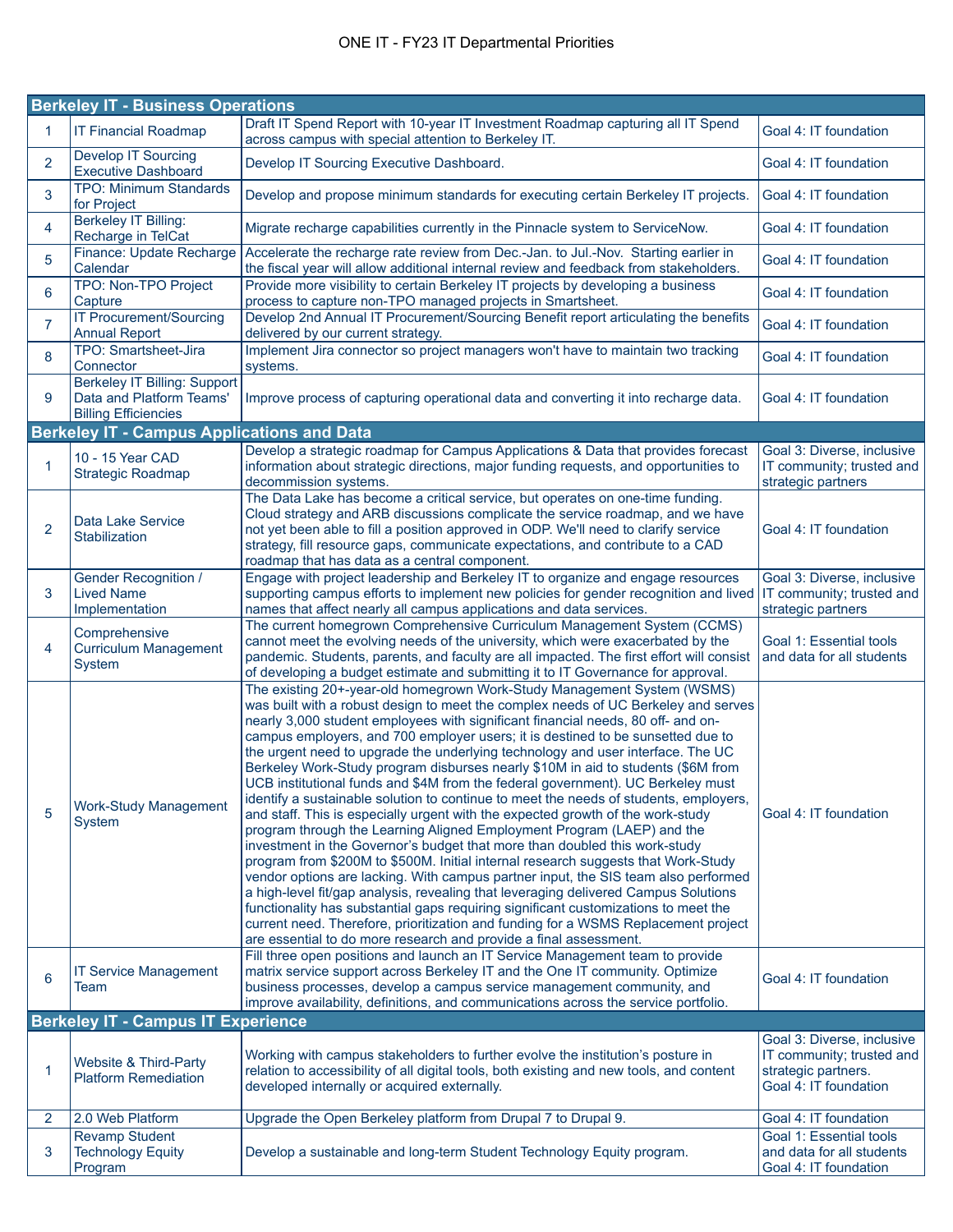| 4              | <b>Workload Management</b>                                                                        | Investigate new staffing and service models to better manage user demand.                                                                                                                                                                                                                                                                                                                                                       | Goal 1: Essential tools<br>and data for all students<br>Goal 3: Diverse, inclusive<br>IT community; trusted and<br>strategic partners |
|----------------|---------------------------------------------------------------------------------------------------|---------------------------------------------------------------------------------------------------------------------------------------------------------------------------------------------------------------------------------------------------------------------------------------------------------------------------------------------------------------------------------------------------------------------------------|---------------------------------------------------------------------------------------------------------------------------------------|
| 5              | <b>Improve Athletics</b><br><b>Scheduling App</b>                                                 | Rebuild Scheduling Application on SharePoint and integrations.                                                                                                                                                                                                                                                                                                                                                                  | Goal 4: IT foundation                                                                                                                 |
|                | <b>Berkeley IT - Campus IT Infrastructure</b>                                                     |                                                                                                                                                                                                                                                                                                                                                                                                                                 |                                                                                                                                       |
| 1              | Campus IT Infrastructure<br><b>Daily Operations Delivery</b>                                      | Meet and exceed expectations on service requests and incidents from campus<br>stakeholders to both provide services and to resolve issues with existing, defined<br>services.                                                                                                                                                                                                                                                   | Goal 4: IT foundation                                                                                                                 |
| $\overline{2}$ | <b>Network User Experience</b><br>Improvements                                                    | Offer a broader and clearer range of connectivity options for campus users.<br>Modernize and improve the stability, usability, capability, and capacity of various<br>network services, including Wi-Fi Infrastructure, Wi-Fi Device Connectivity Services,<br>Campus Firewall, Campus VPN, and Connectivity for International Students.                                                                                        | Goal 4: IT foundation                                                                                                                 |
| 3              | Campus IT Infrastructure<br><b>Systems Improvements</b><br>and Optimization                       | Implement changes that maintain and improve campus infrastructure systems<br>including Data Center, Network, Voice, Campus Security, Windows and Unix Virtual<br>Server, On-prem and Public Cloud, Citrix, Storage, Backup, Database, and Endpoint<br>systems. This includes continuous improvement of existing services, as well as<br>potential development of new services that meet campus demand for IT<br>infrastructure. | Goal 4: IT foundation                                                                                                                 |
| 4              | <b>Communication &amp; Network</b><br><b>Infrastructure New Building</b><br>Construction          | Implement network and communications infrastructure, including pathway, fiber,<br>cabling, and equipment necessary to provide modern, secure, robust services<br>including Wi-Fi, telephony, and device network connections in classrooms, labs,<br>student housing, and campus administrative spaces. Prioritize based on campus<br>identified critical projects.                                                              | Goal 4: IT foundation                                                                                                                 |
| 5              | <b>Campus Safety IT</b><br>Infrastructure<br>Improvements                                         | Implement changes to building security access and security video systems that<br>enable effective and efficient management of these campus physical security<br>systems. Projects include security / fire alarm migration, and security / video<br>customer workflow and process implementation.                                                                                                                                | Goal 4: IT foundation                                                                                                                 |
| 6              | <b>CITI Work Culture</b><br>Assessment and<br>Improvement                                         | Engage with staff to further implement shared values in how we interact and work<br>with each other, to create a CITI organization that staff feel is inclusive and enables<br>them to do their best work.                                                                                                                                                                                                                      | Goal 3: Diverse, inclusive<br>IT community; trusted and<br>strategic partners                                                         |
| $\overline{7}$ | <b>Unified Communications</b><br>Strategy & Roadmap                                               | Develop concrete next steps for the evolution of campus voice communications<br>infrastructure and systems, including the campus PBX / VOIP service, ACD/Call<br>Center systems, voice mail, analog telephony, E911, and possible integrations with<br>videoconferencing and messaging/chat/texting services.                                                                                                                   | Goal 4: IT foundation                                                                                                                 |
| 8              | Berkeley IT IS-12 IT<br><b>Disaster Recovery</b><br>Assessment and<br>Implementation              | Iterative implementation of IS-12 policy in Berkeley IT services and systems. FY23<br>work will include assessment of current state to identify gaps, and creation of plans<br>to mitigate / remediate.                                                                                                                                                                                                                         | Goal 4: IT foundation                                                                                                                 |
| 9              | Campus IT Infrastructure<br><b>IS-3 Cybersecurity</b><br>Infrastructure<br>Implementation         | Continue iterative implementation of compliance with IS-3 policy in CITI services and<br>systems. Projects include encryption of end user devices and servers, Active<br>Directory and Windows Environment security enhancements, CalNet enhancements,<br>and changes to on-prem and public-cloud architectures.                                                                                                                | Goal 4: IT foundation                                                                                                                 |
|                | <b>Berkeley IT - Information Security Office</b>                                                  |                                                                                                                                                                                                                                                                                                                                                                                                                                 |                                                                                                                                       |
| 1              | IS-3 Implementation<br>Project                                                                    | Continue to roll out the IS-3 Unit Project across campus, operationalize the<br>onboarding process, initiate an annual review for pilot Units, and ongoing Unit<br>Information Security Lead engagement.                                                                                                                                                                                                                        | Goal 4: IT foundation                                                                                                                 |
| $\overline{2}$ | <b>Extend Security Services</b><br>to Post Pandemic<br><b>Workforce: Cloud and Data</b><br>Center | Procurement and implementation of Cloud TDI tool and rollout of FireEye agents to<br>Data Center.                                                                                                                                                                                                                                                                                                                               | Goal 4: IT foundation                                                                                                                 |
| 3              | <b>Annual Unit Self-</b><br><b>Assessment Service</b><br>Development                              | Develop a sustainable and coordinated approach for performing security self-<br>assessments of campus Units on a ongoing basis.                                                                                                                                                                                                                                                                                                 | Goal 4: IT foundation                                                                                                                 |
| 4              | <b>Tableau Implementation</b><br>for Unit Self-Assessment<br><b>Annual Reporting</b>              | Streamline unit-self assessment annual report leveraging Tableau visualizations<br>software.                                                                                                                                                                                                                                                                                                                                    | Goal 4: IT foundation                                                                                                                 |
| 5              | <b>UC Gender Recognition</b><br>and Lived Name                                                    | Update of CalNet applications to support lived names policy and the deployment of<br>CalNet Directory Update tool to support collection of pronouns.                                                                                                                                                                                                                                                                            | Goal 3: Diverse, inclusive<br>IT community; trusted and<br>strategic partners                                                         |
| 6              | <b>GLBA Compliance Plan</b>                                                                       | Develop a compliance plan to meet obligations under the Gramm Leach Bliley Act<br>(GLBA) Safeguards Rule.                                                                                                                                                                                                                                                                                                                       | Goal 4: IT foundation                                                                                                                 |
| $\overline{7}$ | <b>Information Security Policy</b><br><b>Work</b>                                                 | i. Update the Minimum Security Standards for Electronic Information<br>ii. Roll out the Minimum Security Standards for Networked Devices update<br>iii. Steward the Roles and Responsibilities Policy through Campus Approval<br>iv. Update the Departmental Security Contact Policy<br>v. Update the Campus IT Security Policy                                                                                                 | Goal 4: IT foundation                                                                                                                 |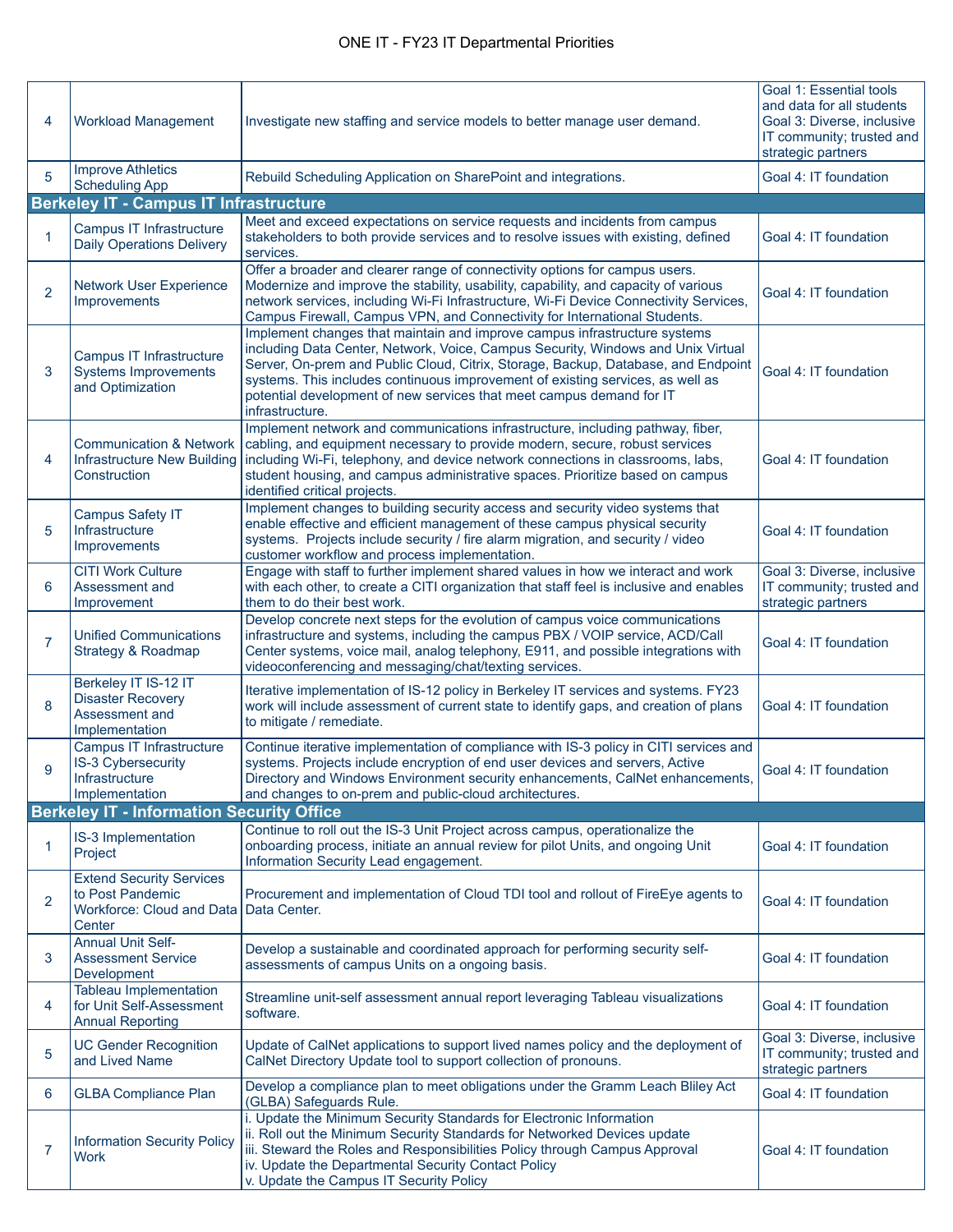| 8              | MICS/ISO Web Application<br><b>Security Testing Course</b>  | Create a Partnership between ISO and School of Information on a course on web<br>application security testing and lead testing of approved UC Berkeley web<br>applications by Master of Information and Cybersecurity (MICS) Program students.                                                                                                                                                                                                                                                                                 | Goal 1: Essential tools<br>and data for all students                          |
|----------------|-------------------------------------------------------------|--------------------------------------------------------------------------------------------------------------------------------------------------------------------------------------------------------------------------------------------------------------------------------------------------------------------------------------------------------------------------------------------------------------------------------------------------------------------------------------------------------------------------------|-------------------------------------------------------------------------------|
| 9              | <b>Access Management</b>                                    | Implementation of a campus-wide access management solution to include standing<br>up IDM Governance.                                                                                                                                                                                                                                                                                                                                                                                                                           | Goal 4: IT foundation                                                         |
| 10             | <b>Cybersecurity Handbook</b><br>for Students               | Creation and distribution of a cybersecurity awareness and best practices<br>"handbook" for undergraduate students.                                                                                                                                                                                                                                                                                                                                                                                                            | Goal 1: Essential tools<br>and data for all students                          |
|                | <b>Berkeley IT - Strategies and Partnerships</b>            |                                                                                                                                                                                                                                                                                                                                                                                                                                                                                                                                |                                                                               |
| -1             | Create a New One IT<br>Strategic Plan for FY24+             | In collaboration with One IT Leadership, reshape the IT strategic planning process to<br>determine the direction of IT services and support for the Berkeley campus over the<br>next three to five years. The plan will continue to focus on building an agile and<br>resilient IT strategy while analyzing the best course of action to reach our collective<br>priorities.                                                                                                                                                   | Goal 4: IT foundation                                                         |
| 2              | Reinvigorate One IT<br>Community                            | Revamp the coordinated program of activities that help to build IT community, allow<br>IT partners across campus to engage with one another, and improve IT services<br>coordination. It's vital that we rebuild our sense of community, collaboration, and<br>partnership across campus post pandemic. Reinvigorate the campus One IT<br>community through community building activities and professional development<br>opportunities that foster a vibrant IT workforce able to support the campus mission<br>and strategy. | Goal 3: Diverse, inclusive<br>IT community; trusted and<br>strategic partners |
| 3              | <b>Complete IT Governance</b><br>Model                      | Continue to mature and grow the new campus IT Governance model. Stand up<br>additional committees as needed. Leverage the model to move high-impact IT<br>projects through the campus review and funding approval processes.                                                                                                                                                                                                                                                                                                   | Goal 4: IT foundation                                                         |
| 4              | Data Center and Cloud<br>Services Roadmap<br>Implementation | Develop concrete next steps for the evolution of on-premise server rooms across<br>campus, including data center colocation and local/edge server rooms, and a<br>detailed implementation plan for campus system utilization of the public cloud.                                                                                                                                                                                                                                                                              | Goal 4: IT foundation                                                         |
|                | <b>Berkeley Law IT</b>                                      |                                                                                                                                                                                                                                                                                                                                                                                                                                                                                                                                |                                                                               |
| 1              | <b>Educational Resilience</b>                               | Support our Law school students, faculty, and leadership in all aspects of remote,<br>hybrid, and in-person learning. Refine procedures for staying flexible in supporting<br>teaching as guidelines around COVID mandates change and are removed.                                                                                                                                                                                                                                                                             | Goal 1: Essential tools<br>and data for all students                          |
| $\overline{2}$ | <b>Enterprise Service</b><br>Management                     | Roll out an enterprise service management tool for all law school service units to<br>share and collaborate on incidents, problems and projects.                                                                                                                                                                                                                                                                                                                                                                               | Goal 4: IT foundation                                                         |
| 3              | Accessibility                                               | Review and update our web facing services and content to meet or exceed campus<br>accessibility standards.                                                                                                                                                                                                                                                                                                                                                                                                                     | Goal 4: IT foundation                                                         |
| 4              | Security, Privacy &<br>Compliance                           | Work through recommendations from IS-3 review and complete departmental<br>Information Security Management Program reviews.                                                                                                                                                                                                                                                                                                                                                                                                    | Goal 4: IT foundation                                                         |
| 5              | <b>Admissions Support</b><br>Platform                       | Onboard a new admissions platform from the nationwide Law School Admissions<br>Council (platform used by all law schools for admission).                                                                                                                                                                                                                                                                                                                                                                                       | Goal 4: IT foundation                                                         |
|                |                                                             | <b>Computing, Data Science, and Society (CDSS) - Engineering IT</b>                                                                                                                                                                                                                                                                                                                                                                                                                                                            |                                                                               |
| 1              | <b>Shared Help Desk Service</b><br>Plan                     | Develop a plan for a shared IT service that provides Tier 1 level service in the<br>Gateway Building. This will support the occupants of the new building and the CDSS<br>population in other buildings.                                                                                                                                                                                                                                                                                                                       | Goal 3: Diverse, inclusive<br>IT community; trusted and<br>strategic partners |
| 2              | Long-Term Planning                                          | Examine how constituent IT units of CDSS can work together. What will we look like<br>when our communities are united? What values do we want to uphold?                                                                                                                                                                                                                                                                                                                                                                       | Goal 4: IT foundation                                                         |
| 3              | <b>Cloudbank Development</b><br>and Implementation          | Develop DataHub that improve useability and integration. Launch content and grader<br>service for Data-9x courses. Implement Data Science curriculum into high schools.                                                                                                                                                                                                                                                                                                                                                        | Goal 2: Research<br>cyberinfrastructure                                       |
| 4              | Move to Warren Hall                                         | Move all expected CDSS employees from HFA-B to Warren Hall, including all IT<br>equipment. Centralize data used by CDSS Administration. Implement Inventory<br>tracking                                                                                                                                                                                                                                                                                                                                                        | Goal 4: IT foundation                                                         |
| 5              | DataHub Development                                         | Develop a Jupyterlite based data8 demo. This will allow running python in the<br>browser without need for any backing cloud infrastructure for a subset of data8 use<br>cases. Streamline our ci/cd by splitting images out of the main repository to facilitate<br>easier user testing and so that users can quickly add packages as needed.                                                                                                                                                                                  | Goal 1: Essential tools<br>and data for all students                          |
|                | <b>Engineering IT</b>                                       |                                                                                                                                                                                                                                                                                                                                                                                                                                                                                                                                |                                                                               |
| 1              | <b>Instructional Services</b>                               | Increase support for instructional services for large-scale courses, including<br>DataHub, Computer-based Testing, and bCourses.                                                                                                                                                                                                                                                                                                                                                                                               | Goal 1: Essential tools<br>and data for all students                          |
| $\overline{2}$ | <b>Remote Instruction</b><br>Technology                     | Install equipment and set up services to facilitate additional remote instruction.                                                                                                                                                                                                                                                                                                                                                                                                                                             | Goal 4: IT foundation                                                         |
| 3              | <b>Academic Personnel</b><br><b>Lecturer Tracking</b>       | Create a Lecturer web application for managing the appointment process. Follow on<br>with creation of a Lecturer database for ongoing compliance.                                                                                                                                                                                                                                                                                                                                                                              | Goal 4: IT foundation                                                         |
| 4              | <b>Support Cybersecurity DTI</b><br>Research                | Support ~24 diverse cybersecurity related research projects using cloud computing<br>and Artificial Intelligence/Machine Learning (AI/ML).                                                                                                                                                                                                                                                                                                                                                                                     | Goal 2: Research<br>cyberinfrastructure                                       |
| 5              | Simplify Infrastructure                                     | Retire physical and virtual servers providing commodity services. Where appropriate,<br>increase the number of virtual servers and containers supporting non-commodity IT<br>services.                                                                                                                                                                                                                                                                                                                                         | Goal 4: IT foundation                                                         |
| 6              | Cory Hall Computers<br>Upgrade                              | Lab computers in Cory Hall are more than 10 years old. Update, and refresh the<br>Cory Hall lab computers to improve the teaching, and learning environment for the<br>students.                                                                                                                                                                                                                                                                                                                                               | Goal 1: Essential tools<br>and data for all students                          |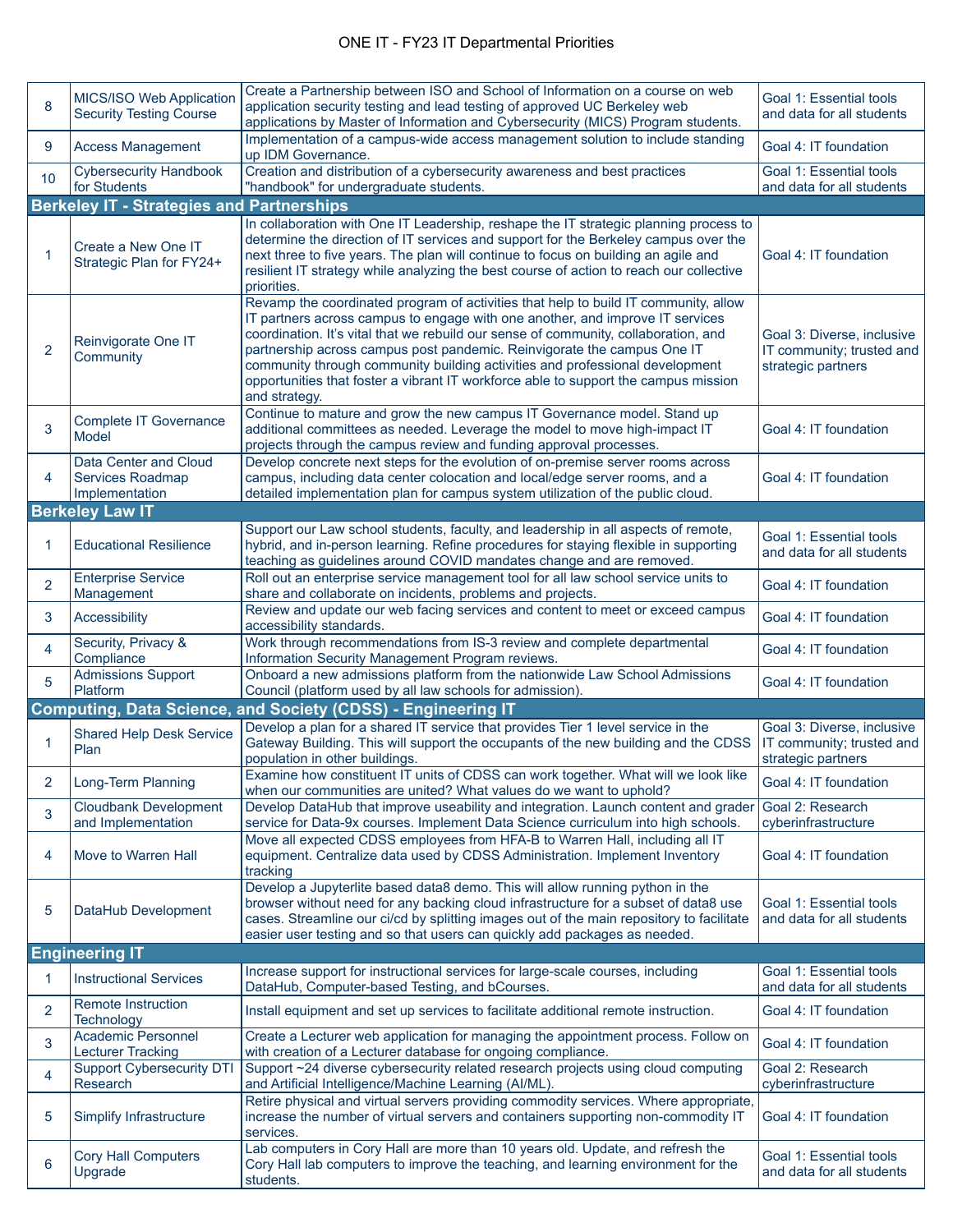| $\overline{7}$ | Soda Hall PDU<br>Replacement                                                                         | Replace the Power Distribution Units in Soda Hall.                                                                                                                                                                                                                                                                                                                                                                                                                                                                             | Goal 4: IT foundation                                                         |  |  |
|----------------|------------------------------------------------------------------------------------------------------|--------------------------------------------------------------------------------------------------------------------------------------------------------------------------------------------------------------------------------------------------------------------------------------------------------------------------------------------------------------------------------------------------------------------------------------------------------------------------------------------------------------------------------|-------------------------------------------------------------------------------|--|--|
| 8              | <b>Wired Networking</b>                                                                              | Replacement of access switches throughout Soda and Cory Halls.                                                                                                                                                                                                                                                                                                                                                                                                                                                                 | Goal 4: IT foundation                                                         |  |  |
|                | <b>Environmental Health &amp; Safety IT</b>                                                          |                                                                                                                                                                                                                                                                                                                                                                                                                                                                                                                                |                                                                               |  |  |
|                | Launch of Recharge Web<br>Application                                                                | Redesign and rebuild our existing web application for managing EH&S recharges<br>(Services Recharge System). The primary focus is reduction of the administrative<br>burden required to recover operational costs for safety services. The secondary<br>focus is increasing transparency for end users about their billing for recharge.                                                                                                                                                                                       | Goal 4: IT foundation                                                         |  |  |
| $\overline{2}$ | Cyber Security and IS-3<br>Compliance                                                                | Continue work to bring EH&S systems and applications into compliance with IS-3<br>standards, and begin to evaluate processes for vulnerabilities.                                                                                                                                                                                                                                                                                                                                                                              | Goal 4: IT foundation                                                         |  |  |
| 3              | Server Migration to<br><b>Berkeley IT</b>                                                            | As part of our transition to a Cloud platform, we are also going to be retiring our<br>physical servers. This will mean that we will be transitioning our non-Cloud servers<br>to Berkeley IT.                                                                                                                                                                                                                                                                                                                                 | Goal 4: IT foundation                                                         |  |  |
| 4              | <b>EH&amp;S IT Staffing</b>                                                                          | Appropriately staff team to support project development, service requests, and<br>maintenance requirements (e.g., technical project manager, supervisor,<br>programmer).                                                                                                                                                                                                                                                                                                                                                       | Goal 3: Diverse, inclusive<br>IT community; trusted and<br>strategic partners |  |  |
| 5              | <b>Review and Prioritizing</b><br><b>EH&amp;S Technical Project</b><br>List                          | Sunset older software that does not have in-house technical support (e.g., Filemaker<br>and Access databases).<br>Re-evaluate the way IT staff resources are distributed to projects.                                                                                                                                                                                                                                                                                                                                          | Goal 4: IT foundation                                                         |  |  |
| 6              | Improve Remote Access to<br><b>EH&amp;S Resources</b>                                                | Responding to hybrid workforce needs with hardware and systems that improve<br>access to all EH&S employees.                                                                                                                                                                                                                                                                                                                                                                                                                   | Goal 3: Diverse, inclusive<br>IT community; trusted and<br>strategic partners |  |  |
| $\overline{7}$ | <b>Integrate Core Applications</b><br>with UCOP                                                      | Integrate core applications that support campus safety programs with Risk and<br>Safety Solutions (UCOP). EH&S will continue to work closely with RSS in order to<br>ensure that both groups are collaborating as effectively as possible. Both groups<br>provide a variety of services to the same campus population. Sharing core data<br>about research groups, campus locations, and departmental affiliations, helps us<br>eliminate duplications in work effort and also maximize work efficiencies across the<br>teams. | Goal 2: Research<br>cyberinfrastructure                                       |  |  |
|                | <b>Facilities Services IT</b>                                                                        |                                                                                                                                                                                                                                                                                                                                                                                                                                                                                                                                |                                                                               |  |  |
|                | <b>Campus Archives</b><br><b>Document Management</b>                                                 | Migrate campus drawing archives to Perceptive Content document management<br>system.                                                                                                                                                                                                                                                                                                                                                                                                                                           | Goal 4: IT foundation                                                         |  |  |
| $\overline{2}$ | <b>Mapping Updates</b>                                                                               | Update campus utility and general maps to display migrated GIS data. Publish a<br>hosted feature layer and a web map in ArcGIS Enterprise.                                                                                                                                                                                                                                                                                                                                                                                     | Goal 4: IT foundation                                                         |  |  |
| 3              | <b>Mapping Documentation</b>                                                                         | Create documentation related to the launch of ArcGIS Enterprise, Perceptive<br>Content system, floor plan data management.                                                                                                                                                                                                                                                                                                                                                                                                     | Goal 4: IT foundation                                                         |  |  |
| 4              | <b>Mapping Process</b><br>Improvements                                                               | Develop processes for managing drawing updates, publishing, and sharing building<br>floor plans with campus stakeholders.                                                                                                                                                                                                                                                                                                                                                                                                      | Goal 4: IT foundation                                                         |  |  |
| 5              | Operations Compliance                                                                                | Prepare for IS-3 Implementation in alignment with One ITs' continuing efforts.                                                                                                                                                                                                                                                                                                                                                                                                                                                 | Goal 4: IT foundation                                                         |  |  |
| 6              | Onboarding/Staffing                                                                                  | Hire and train diverse, talented, IT professional(s) to become trusted partners to<br>Facilities Services and campus IT community.                                                                                                                                                                                                                                                                                                                                                                                             | Goal 3: Diverse, inclusive<br>IT community; trusted and<br>strategic partners |  |  |
|                | Maximo - Business<br>Process Improvements                                                            | Implement improved enhancement request process - communicate to clients what<br>the status is.                                                                                                                                                                                                                                                                                                                                                                                                                                 | Goal 4: IT foundation                                                         |  |  |
| 8              | Maximo - Upgrades                                                                                    | Mobile application is no longer supported. Core application has upgrades to<br>evaluate.                                                                                                                                                                                                                                                                                                                                                                                                                                       | Goal 4: IT foundation                                                         |  |  |
| 9              | System of Record -<br><b>Locations and Assets</b>                                                    | Identify and cross-reference asset and location inventories to ensure data<br>consistency - identify missing items to include.                                                                                                                                                                                                                                                                                                                                                                                                 | Goal 4: IT foundation                                                         |  |  |
|                | <b>Goldman School of Public Policy (GSPP)</b>                                                        |                                                                                                                                                                                                                                                                                                                                                                                                                                                                                                                                |                                                                               |  |  |
| 1              | Cyber Security and IS-3<br>compliance                                                                | Continue work to bring all Goldman School of Public Policy (GSPP) systems and<br>applications into compliance with IS-3 policies and standards and begin to evaluate<br>processes and identify and mitigate vulnerabilities.                                                                                                                                                                                                                                                                                                   | Goal 4: IT foundation                                                         |  |  |
| 2              | Server Migration to<br><b>Berkeley IT</b>                                                            | As part of our transition to a Cloud platform, we are also going to be retiring our<br>physical servers. This will mean that we will be transitioning our non-Cloud servers<br>to Berkeley IT.                                                                                                                                                                                                                                                                                                                                 | Goal 2: Research<br>cyberinfrastructure                                       |  |  |
|                | <b>Haas Technology Solutions</b>                                                                     |                                                                                                                                                                                                                                                                                                                                                                                                                                                                                                                                |                                                                               |  |  |
| 1              | <b>Restore Desktop Support</b><br>Service Level to Pre-<br>pandemic Levels                           | Working to restore desktop services and support to pre-pandemic levels as we assist<br>faculty, staff, and students returning to campus. Investigating issues and looking for<br>efficiencies in service deployment.                                                                                                                                                                                                                                                                                                           | Goal 4: IT foundation                                                         |  |  |
| 2              | Restore Wi-Fi Service<br>Level to Pre-pandemic<br>Levels                                             | In consultation with Network Services, working on improving the capability and<br>capacity of various network services                                                                                                                                                                                                                                                                                                                                                                                                         | Goal 4: IT foundation                                                         |  |  |
| 3              | Implementation of the IS-3<br><b>Security Policy</b>                                                 | Departmental audits of cybersecurity practices to ensure compliance with the IS-3<br>policy.                                                                                                                                                                                                                                                                                                                                                                                                                                   | Goal 4: IT foundation                                                         |  |  |
| 4              | Migrate Haas's High<br><b>Performance Cluster</b><br>(HPC) Users to Savio and<br>Retire In-house HPC | To contain costs and provide our faculty and students with more research computing<br>resources, migrate users from HPC to Savio.                                                                                                                                                                                                                                                                                                                                                                                              | Goal 1: Essential tools<br>and data for all students                          |  |  |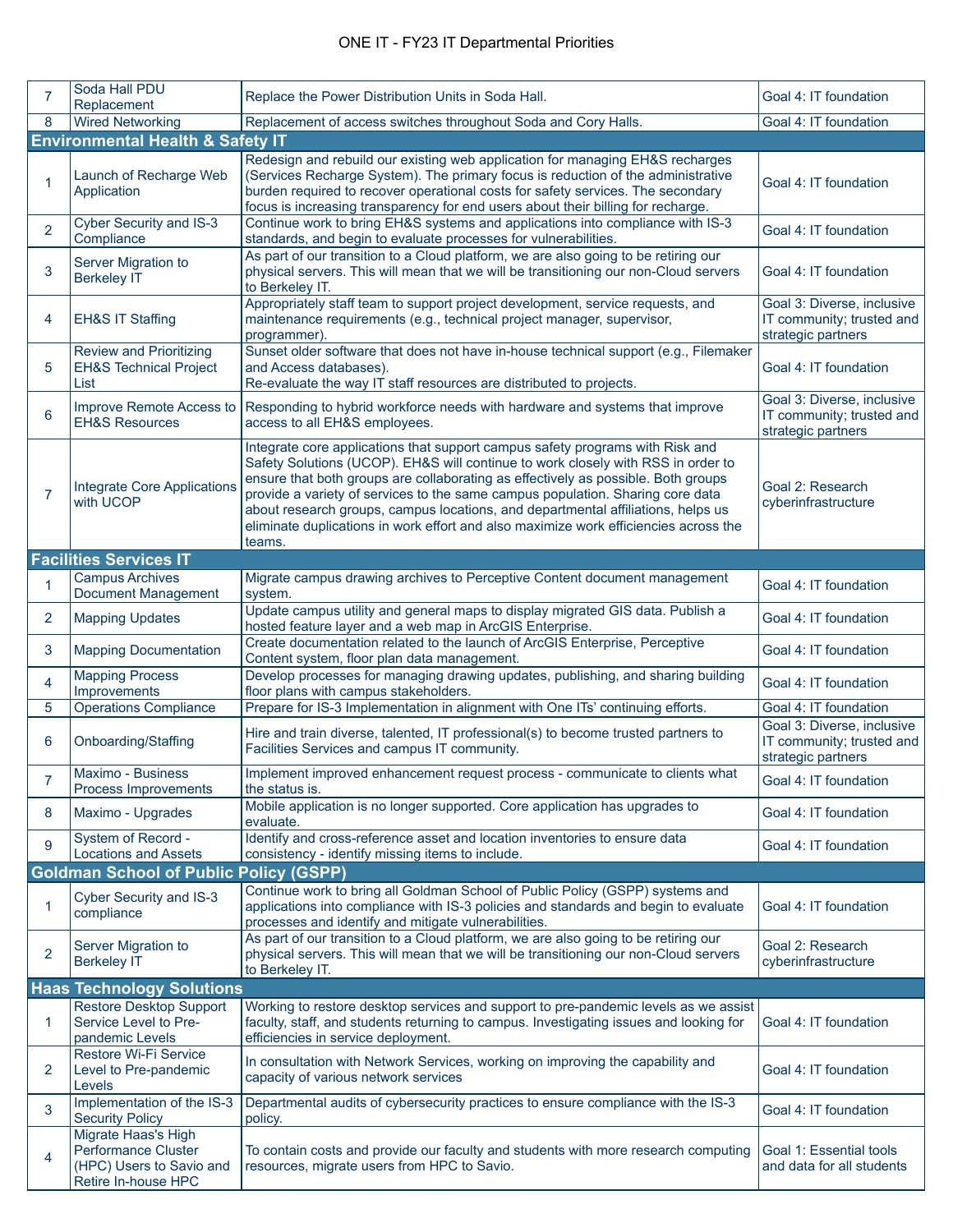## ONE IT - FY23 IT Departmental Priorities

| 5                 | <b>Rollout New Version of</b><br>Haas SIS in Slate                                                                                      | Converting the internal Haas Student Information System (SIS) to a new version in<br>the Slate CRM.                                                                                                                                                                                                                                                                                                                                                                                                         | Goal 4: IT foundation                                                                                                                  |
|-------------------|-----------------------------------------------------------------------------------------------------------------------------------------|-------------------------------------------------------------------------------------------------------------------------------------------------------------------------------------------------------------------------------------------------------------------------------------------------------------------------------------------------------------------------------------------------------------------------------------------------------------------------------------------------------------|----------------------------------------------------------------------------------------------------------------------------------------|
| 6                 | Rollout New Version of<br>Add / Drop Process                                                                                            | Assessing and rolling out a updated solution for our current customized add / drop<br>solution.                                                                                                                                                                                                                                                                                                                                                                                                             | Goal 4: IT foundation                                                                                                                  |
| $\overline{7}$    | Improve Haas's Security<br>Posture                                                                                                      | With the assistance of campus Haas is beefing up it's in-house security skills. This<br>will make it easier for us to respond to campus asks.                                                                                                                                                                                                                                                                                                                                                               | Goal 4: IT foundation                                                                                                                  |
| 8                 | WeConnect integration v3                                                                                                                | WeConnect is a technology platform licensed during Covid that requires continually<br>adding new integrations into the platform to make it easier to onboard and support<br>students.                                                                                                                                                                                                                                                                                                                       | Goal 4: IT foundation                                                                                                                  |
| 9                 | Refresh of Curricular<br><b>Planning Tools</b>                                                                                          | Working alongside RTL to streamline and align Haas's in-house curricular planning<br>tools with the best practices of the Instructional Resilience collaboration priority.                                                                                                                                                                                                                                                                                                                                  | Goal 4: IT foundation                                                                                                                  |
| 10                | <b>Bring Chou Hall's Network</b><br>up to Campus Networking<br><b>Best Practices</b>                                                    | Working with Berkeley IT to align Chou Hall's networking infrastructure and set-up<br>with current campus standards.                                                                                                                                                                                                                                                                                                                                                                                        | Goal 4: IT foundation                                                                                                                  |
|                   | <b>Letters and Sciences IT</b>                                                                                                          |                                                                                                                                                                                                                                                                                                                                                                                                                                                                                                             |                                                                                                                                        |
| 1                 | IS3 Compliance and<br>Recommendation<br>Implementation                                                                                  | Work through recommendations from IS-3 review for LSCore.<br>Provide consultative assistance to LS units outside of the LSCore org regarding IS3.                                                                                                                                                                                                                                                                                                                                                           | Goal 4: IT foundation                                                                                                                  |
| 2                 | <b>Website Security and</b><br><b>Accessibility Posture</b><br>Improvement (ongoing)                                                    | Continue to work with units within the larger College of Letters and Science in<br>providing consultation and advice on how they can work towards making positive<br>improvements in their security risk posture as well as ensuring compliance with<br>website accessibility by meeting or exceeding accessibility standards.                                                                                                                                                                              | Goal 1: Essential tools<br>and data for all students.<br>Goal 3: Diverse, inclusive<br>IT community; trusted and<br>strategic partners |
| 3                 | End User Life Cycle<br>Management                                                                                                       | Work through the years-long deferred maintenance and life cycle management of<br>LSCore equipment needs. Focus on hybrid work environments that reduce costs at<br>scale and provides flexible work to be done at home or office.                                                                                                                                                                                                                                                                           | Goal 4: IT foundation                                                                                                                  |
| 4                 | Socreg Clean-up                                                                                                                         | Effort to standardize the naming convention, ensure appropriate security contact<br>information, ensure proper network segmentation and documentation. This will help<br>IT service providers can provide service delivery accurately and efficiently, security<br>concerns are addressed timely and with the appropriate security contacts being<br>informed. There are areas where LSIT can take full action and others where we have<br>to partner with units in and out of LS to help make this happen. | Goal 4: IT foundation                                                                                                                  |
| 5                 | <b>Print Server Abatement</b>                                                                                                           | Print server abatement.                                                                                                                                                                                                                                                                                                                                                                                                                                                                                     | Goal 4: IT foundation                                                                                                                  |
| 6                 | <b>SQL Server Abatement</b>                                                                                                             | SQL server abatement.                                                                                                                                                                                                                                                                                                                                                                                                                                                                                       | Goal 4: IT foundation                                                                                                                  |
| $\overline{7}$    | Active Directory Clean-up<br>and Migration (ongoing)                                                                                    | Active Directory cleanup and migration from LSIT managed OUs to ITCS managed<br>OUs for College at large.                                                                                                                                                                                                                                                                                                                                                                                                   | Goal 4: IT foundation                                                                                                                  |
| <b>Library IT</b> |                                                                                                                                         |                                                                                                                                                                                                                                                                                                                                                                                                                                                                                                             |                                                                                                                                        |
| 1                 | Improve and Enhance<br><b>SILS Processes to</b><br>Leverage UC-wide Data                                                                | Processes and workflows in Alma (which is the systemwide integrated Library<br>service) will be developed to not only leverage IZ (institution zone) data but also NZ<br>(network zone = all UC Libraries) data.                                                                                                                                                                                                                                                                                            | Goal 2: Research<br>cyberinfrastructure                                                                                                |
| 2                 | Increase Outreach and<br><b>Support for Research Data</b><br>Services Provided by the<br>Library                                        | Library provides several services to faculty and students in the various phases of the<br>research data lifecycle program - however, the outreach could continue to improve<br>as new services and tools are added. As part of this priority, LDSP will increase<br>outreach to faculty and students, so that the services provided can reach a larger<br>user base.                                                                                                                                        | Goal 1: Essential tools<br>and data for all students                                                                                   |
| 3                 | Continue to Improve UC<br><b>BEARS</b> (course e-<br>reserves) to Provide<br><b>Enhanced Access to</b><br><b>Course Reserves Online</b> | Build upon the success of the current UC BEARS course e-reserves service and<br>improve the functionality of the platform and make the course e-reserve processes<br>more efficient and streamlined.                                                                                                                                                                                                                                                                                                        | Goal 1: Essential tools<br>and data for all students                                                                                   |
| 4                 | Increased Support to<br><b>Convert Library Meeting</b><br>and Instruction Spaces to<br><b>Handle Hybrid Formats</b>                     | Enhance the meeting and instruction environment of Library spaces through better<br>Library instructor and staff experience of technologies, tools, and interfaces in<br>Library spaces.                                                                                                                                                                                                                                                                                                                    | Goal 4: IT foundation                                                                                                                  |
| 5                 | Improve UC Library<br>Search User Experience                                                                                            | Improve the student and faculty discovery and findability experience when they use<br>the Library catalog to find library collections and resources for their learning,<br>research, and scholarship.                                                                                                                                                                                                                                                                                                       | Goal 1: Essential tools<br>and data for all students                                                                                   |
|                   | <b>Optometry IT</b>                                                                                                                     |                                                                                                                                                                                                                                                                                                                                                                                                                                                                                                             |                                                                                                                                        |
| 1                 | <b>EPIC HER</b>                                                                                                                         | EPIC EHR Implementation.                                                                                                                                                                                                                                                                                                                                                                                                                                                                                    | Goal 4: IT foundation                                                                                                                  |
| 2                 | Preclinic Lab AV                                                                                                                        | Preclinic Lab with AV technology.                                                                                                                                                                                                                                                                                                                                                                                                                                                                           | Goal 1: Essential tools<br>and data for all students                                                                                   |
| 3                 | Classroom AV Technology                                                                                                                 | Classroom AV.                                                                                                                                                                                                                                                                                                                                                                                                                                                                                               | Goal 1: Essential tools<br>and data for all students<br>Goal 2: Research                                                               |
| 4                 | <b>Optometry Research</b>                                                                                                               | Work to better align Optometry research and data with Campus requirements.<br>Looking to consume Campus services as appropriate and/or utilize technology to<br>execute strategy towards research.                                                                                                                                                                                                                                                                                                          | cyberinfrastructure<br>Goal 4: IT foundation                                                                                           |
|                   | <b>Research Administration &amp; Compliance IT</b>                                                                                      |                                                                                                                                                                                                                                                                                                                                                                                                                                                                                                             |                                                                                                                                        |
|                   |                                                                                                                                         | Improve departmental information security by implementing recommendations from                                                                                                                                                                                                                                                                                                                                                                                                                              |                                                                                                                                        |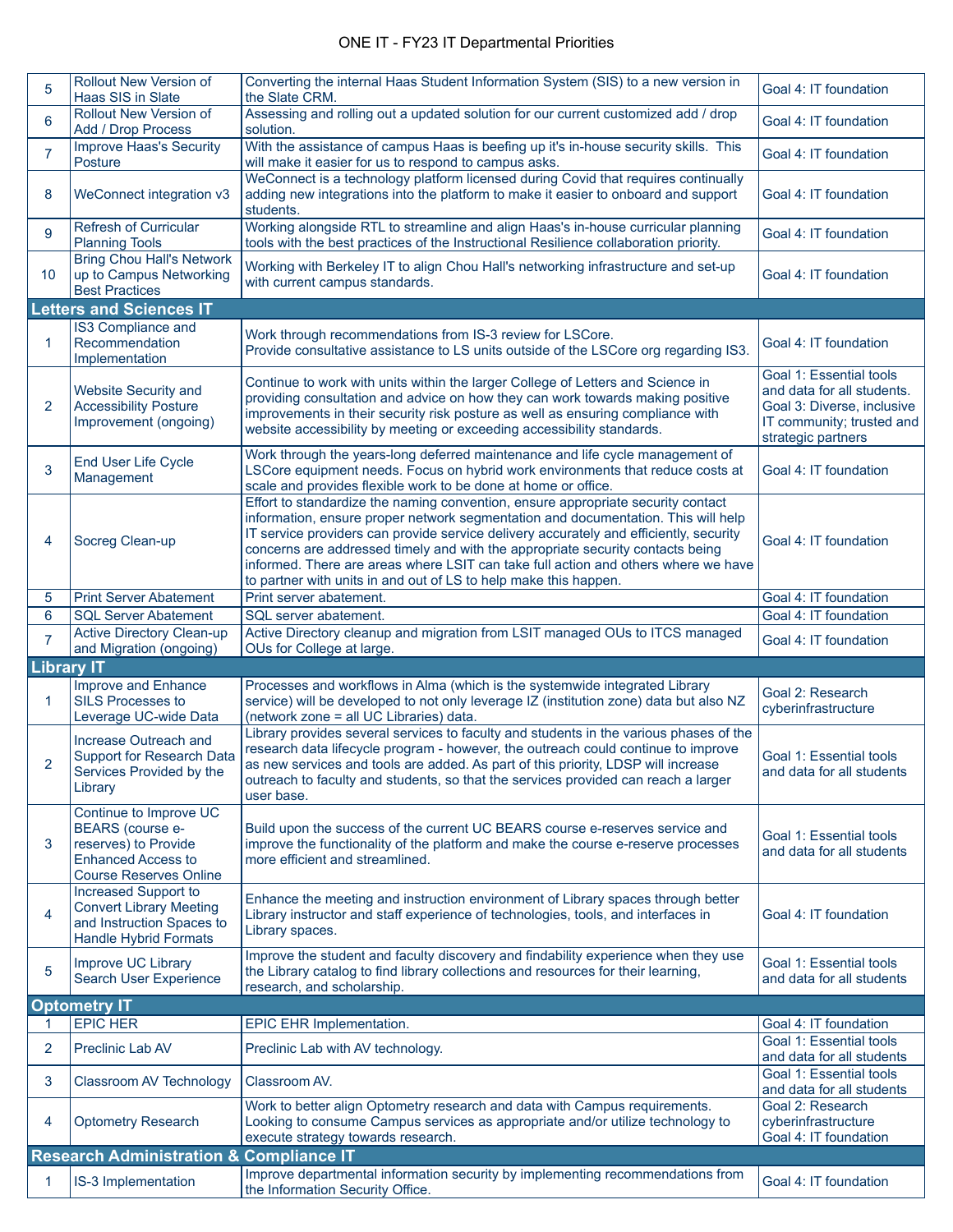|                                 |                                                                                             | RAC is expected to transition from almost entirely remote work to whatever comes                                                                                                                                                                                                                                                                                                                                                                                                                                                                                                                                                                                                                         |                                                      |  |
|---------------------------------|---------------------------------------------------------------------------------------------|----------------------------------------------------------------------------------------------------------------------------------------------------------------------------------------------------------------------------------------------------------------------------------------------------------------------------------------------------------------------------------------------------------------------------------------------------------------------------------------------------------------------------------------------------------------------------------------------------------------------------------------------------------------------------------------------------------|------------------------------------------------------|--|
| $\overline{2}$                  | Prepare for Change in<br><b>Work Model</b>                                                  | next. RAC IT will support this change primarily through evaluation and<br>recommendation of tools and technology.                                                                                                                                                                                                                                                                                                                                                                                                                                                                                                                                                                                        | Goal 4: IT foundation                                |  |
| 3                               | <b>Get More Value from Data</b>                                                             | Continue to build out our data mart. Enable more people to use our Tableau<br>instance, and create executive views for the VC Research. Work with CalAnswers to<br>manage BRS' access to Phoebe data.                                                                                                                                                                                                                                                                                                                                                                                                                                                                                                    | Goal 4: IT foundation                                |  |
| 4                               | Support SPO Workload<br>Management                                                          | Build metrics and dashboards to help SPO operations.                                                                                                                                                                                                                                                                                                                                                                                                                                                                                                                                                                                                                                                     | Goal 4: IT foundation                                |  |
| 5                               | <b>Improve Records</b><br>Management                                                        | Continue work to bring us back into compliance with the UC Records Management<br>Program. Upgrade our document management system. Add document functionality<br>to support operations.                                                                                                                                                                                                                                                                                                                                                                                                                                                                                                                   | Goal 4: IT foundation                                |  |
| 6                               | <b>Distribute Systems</b><br><b>Operations Work</b>                                         | Continue work to move our infrastructure configuration code to a team development<br>model. Improve systems operation documentation. Build new tools to help manage<br>systems. Implement observability tools.                                                                                                                                                                                                                                                                                                                                                                                                                                                                                           | Goal 4: IT foundation                                |  |
| $\overline{7}$                  | Reduce Use of Email for<br><b>Routine Work</b>                                              | Continue to evaluate how email is used for routine work. Develop new processes<br>and automations to reduce how much work is done via email.                                                                                                                                                                                                                                                                                                                                                                                                                                                                                                                                                             | Goal 4: IT foundation                                |  |
| 8                               | <b>System Support for</b><br><b>Research Financial</b><br><b>Interest Disclosure</b>        | Evaluate information system solutions for managing research conflicts of interest.<br>Work towards selecting a system and implementing it.                                                                                                                                                                                                                                                                                                                                                                                                                                                                                                                                                               | Goal 4: IT foundation                                |  |
|                                 | <b>Research, Teaching, and Learning Services</b>                                            |                                                                                                                                                                                                                                                                                                                                                                                                                                                                                                                                                                                                                                                                                                          |                                                      |  |
| 1                               | Improve Services for<br>Researchers Working with<br>Data                                    | In collaboration with bIT (Storage & Backup, bConnected teams), develop a<br>framework and methodology for working with researchers to understand and express<br>their data storage needs. Together, these tools will provide a systematic way to<br>characterize a research data use case and its requirements, allowing for "one<br>conversation held multiple times" (rather than a series of disparate conversations)<br>and moving forward with the campus storage strategy effort. Our goal is to establish<br>a common lens through which we can understand storage characteristics and<br>assess risk to research data, allowing both campus and investigators to place a<br>value on that data. | Goal 2: Research<br>cyberinfrastructure              |  |
| $\overline{2}$                  | <b>Instructional Resilience for</b><br>In-Person and Hybrid<br><b>Teaching Environments</b> | In coordination with the Research, Teaching, and Learning (RTL) Executive Advisory<br>Group and campus stakeholders (Berkeley Law, Engineering, Haas, and iSchool),<br>develop a design-based plan to identify the next iteration of instructional resilience<br>for remote, in-class, and hybrid instruction.                                                                                                                                                                                                                                                                                                                                                                                           | Goal 1: Essential tools<br>and data for all students |  |
| 3                               | Collaborative and<br>Accessible Instructional<br><b>Tools</b>                               | Help campus continue to ensure the creation and distribution of more accessible<br>course content through increased adoption of accessibility tools, best practices,<br>strategies and standards. Identify and adopt more collaborative and accessible<br>instructional tools for streamlining instruction. Identify and adopt more collaborative<br>and accessible instructional tools for streamlining instruction.                                                                                                                                                                                                                                                                                    | Goal 1: Essential tools<br>and data for all students |  |
| 4                               | <b>Next-generation Data</b><br><b>Integration and Analytics</b><br>Environment              | Build on the collaboration with the Enterprise Data & Analytics team to ensure the<br>Enterprise Data Lake continues to meet the growing needs of RTL, campus<br>leadership, and other key stakeholders needing secure and scalable access to<br>campus data and learning analytics.                                                                                                                                                                                                                                                                                                                                                                                                                     | Goal 1: Essential tools<br>and data for all students |  |
| 5                               | Classroom Technology<br><b>Enhancements</b>                                                 | Support classroom instruction with improved display capabilities through HD<br>Upgrade Project for general assignment (GA) classrooms, continued roll-out of the<br>Course Capture system, and adoption of innovative new collaboration technologies.                                                                                                                                                                                                                                                                                                                                                                                                                                                    | Goal 4: IT foundation                                |  |
| 6                               | <b>Enhanced Classroom</b><br>Support                                                        | Enhance the teaching environment of our classrooms through better instructor and<br>student experience of our tools and interfaces.                                                                                                                                                                                                                                                                                                                                                                                                                                                                                                                                                                      | Goal 1: Essential tools<br>and data for all students |  |
| 7                               | <b>Bolster Operational</b><br><b>Processes</b>                                              | Continue to strengthen and align RTL's operational processes by guiding and<br>supporting staff in adopting campus and industry best practices that help us maintain<br>reliable and effective services for faculty, staff, and students.                                                                                                                                                                                                                                                                                                                                                                                                                                                                | Goal 4: IT foundation                                |  |
| <b>School of Information IT</b> |                                                                                             |                                                                                                                                                                                                                                                                                                                                                                                                                                                                                                                                                                                                                                                                                                          |                                                      |  |
| 1                               | <b>Instructional Resilience</b>                                                             | Deliver tools and services allowing instructors and students to pivot quickly between<br>remote, hybrid, and in-person modalities as circumstances dictate. This effort<br>focuses on building out/refining Zoom Room capability in our classrooms/meeting<br>spaces.                                                                                                                                                                                                                                                                                                                                                                                                                                    | Goal 1: Essential tools<br>and data for all students |  |
| 2                               | <b>Technology Strategy for</b><br>Data Science Education                                    | Develop a sustainable strategy for providing the technology needed to support a<br>professional graduate degree program in data science, including four key<br>components: 1) source data repository, 2) data processing environment, 3) derived<br>data repository, and 4) data presentation environment. The school currently relies<br>heavily on educational credits from the major cloud computing providers; we need to<br>identify alternate funding/support models in preparation for a future in which<br>educational credits are not as readily available.                                                                                                                                     | Goal 1: Essential tools<br>and data for all students |  |
| 3                               | <b>Information Security</b><br>Program                                                      | Create an information security program allowing key stakeholders to identify/manage<br>risk and keeping our practices aligned with applicable laws, regulations, and<br>university policies.                                                                                                                                                                                                                                                                                                                                                                                                                                                                                                             | Goal 4: IT foundation                                |  |
| 4                               | <b>Operational Simplification</b>                                                           | Identify and remove unneeded systems/services. Current focus is migrating the few<br>remaining services depending on our local identity management system to CalNet<br>and shutting down the local system.                                                                                                                                                                                                                                                                                                                                                                                                                                                                                               | Goal 4: IT foundation                                |  |
| 5                               | <b>Drupal Upgrade</b>                                                                       | Upgrade the school's main website from Drupal 7 to Drupal 9 before version 7<br>reaches its EOL.                                                                                                                                                                                                                                                                                                                                                                                                                                                                                                                                                                                                         | Goal 4: IT foundation                                |  |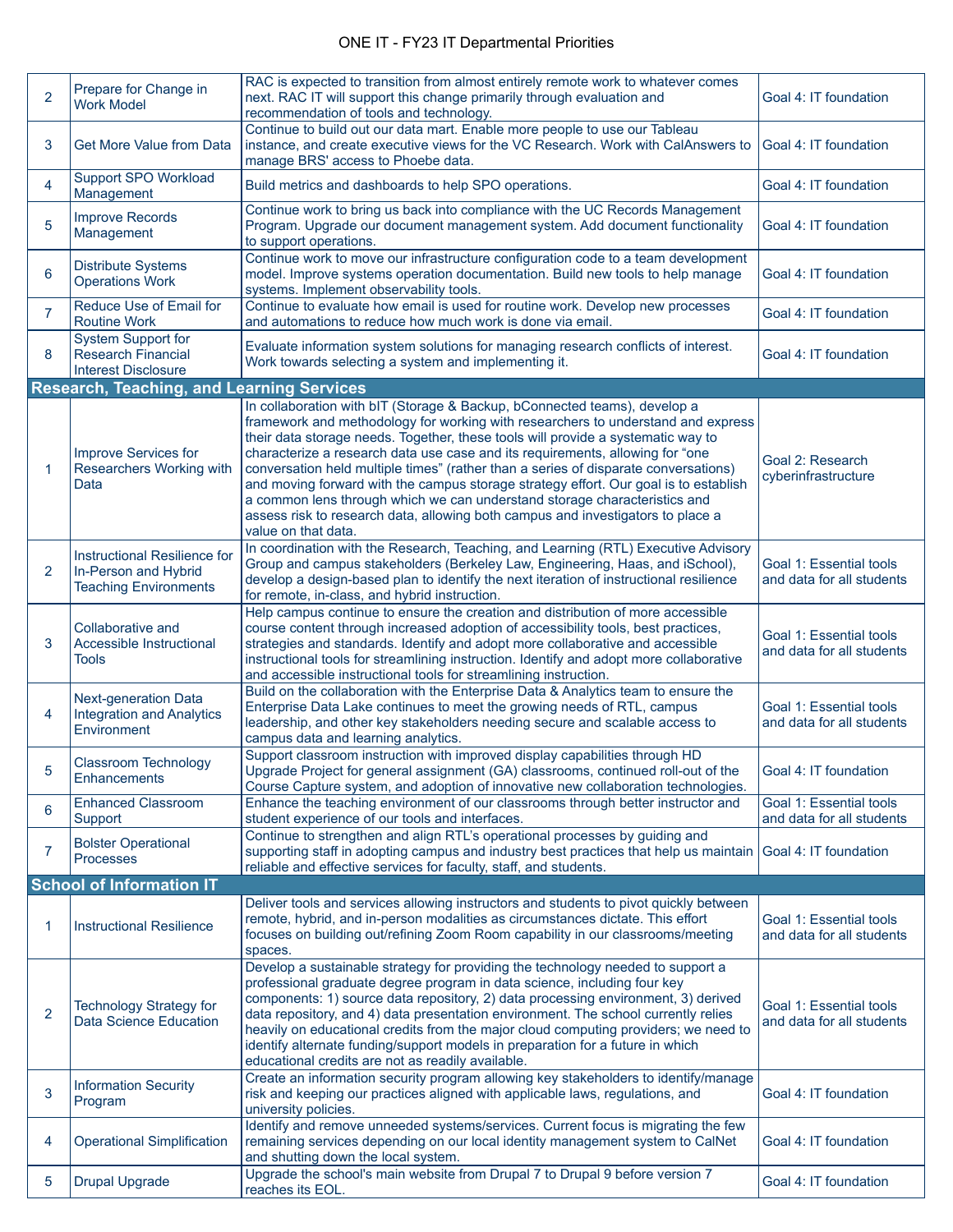|                 | <b>School of Social Welfare IT</b>                                                                                                                              |                                                                                                                                                                                                                                                                                                                                                                                                                                                                                                                                                                                                                                                                        |                                                                               |
|-----------------|-----------------------------------------------------------------------------------------------------------------------------------------------------------------|------------------------------------------------------------------------------------------------------------------------------------------------------------------------------------------------------------------------------------------------------------------------------------------------------------------------------------------------------------------------------------------------------------------------------------------------------------------------------------------------------------------------------------------------------------------------------------------------------------------------------------------------------------------------|-------------------------------------------------------------------------------|
| 1               | Data Security - Solidify<br><b>Staffing Model</b>                                                                                                               | Work with Berkeley IT on options to provide Director level IT resources for the<br>department.                                                                                                                                                                                                                                                                                                                                                                                                                                                                                                                                                                         | Goal 2: Research<br>cyberinfrastructure                                       |
| $\overline{2}$  | Data Security - Web Proxy                                                                                                                                       | Implement web proxy for Social Welfare.                                                                                                                                                                                                                                                                                                                                                                                                                                                                                                                                                                                                                                | Goal 2: Research<br>cyberinfrastructure                                       |
| 3               | Data Security - Data Loss<br>Prevention                                                                                                                         | Implement data loss prevention for Social Welfare.                                                                                                                                                                                                                                                                                                                                                                                                                                                                                                                                                                                                                     | Goal 2: Research<br>cyberinfrastructure                                       |
| 4               | <b>Asset Management</b>                                                                                                                                         | Implement ManageEngine to support asset tracking for Social Welfare.                                                                                                                                                                                                                                                                                                                                                                                                                                                                                                                                                                                                   | Goal 2: Research<br>cyberinfrastructure                                       |
| 5               | <b>CCWIP: Data Sharing</b>                                                                                                                                      | Campus: Establish procedures for allowing graduate students and other campus<br>affiliates to access and offload sensitive (P3/P4) data for dissertation work and<br>research purposes. Educate students and campus affiliates on the proper usage and<br>analysis of sensitive data. Communicate with state partners regarding additional<br>data requests as needed.<br>Off-campus: Devise policies and methodology for sharing higher-level sensitive data<br>(P3/P4) with state partners and other off-campus affiliates for research<br>purposes. Follow and assist with the University plans for building infrastructure for<br>secure remote access of P4 data. | Goal 2: Research<br>cyberinfrastructure                                       |
| 6               | <b>CCWIP: County User</b><br>Secure Site Login                                                                                                                  | Middleware that can handle the login for our State and County partners for all our<br>applications.                                                                                                                                                                                                                                                                                                                                                                                                                                                                                                                                                                    | Goal 2: Research<br>cyberinfrastructure                                       |
| $\overline{7}$  | California Social Work<br><b>Education Center:</b><br>"California Child Welfare<br><b>Training" Learning</b><br><b>Management System:</b><br>CalSWEC: CACWT LMS | Serve as administrator of the statewide child welfare training learning management<br>system (LMS).                                                                                                                                                                                                                                                                                                                                                                                                                                                                                                                                                                    | Goal 1: Essential tools<br>and data for all students                          |
| 8               | <b>Hybrid Departmentally</b><br><b>Controlled Rooms</b>                                                                                                         | Upgrade departmentally controlled rooms to increase and enhance remote access<br>and reduce user inefficiencies (incl. ethernet ports & Zoom Rooms).                                                                                                                                                                                                                                                                                                                                                                                                                                                                                                                   | Goal 1: Essential tools<br>and data for all students                          |
| 9               | Develop Scope for<br><b>Transitioning Internship</b><br><b>Database Platforms</b>                                                                               | Develop scope for transitioning internship database platforms (SONIA to Salesforce<br>or Tevera or something else).                                                                                                                                                                                                                                                                                                                                                                                                                                                                                                                                                    | Goal 1: Essential tools<br>and data for all students                          |
| 10 <sup>°</sup> | Migrate pdf Forms to<br>DocuSign                                                                                                                                | Migrate pdf forms to DocuSign for ease of use, reduction in time for routing, and<br>organized documentation location.                                                                                                                                                                                                                                                                                                                                                                                                                                                                                                                                                 |                                                                               |
|                 | <b>University Development and Alumni Relations IT</b>                                                                                                           |                                                                                                                                                                                                                                                                                                                                                                                                                                                                                                                                                                                                                                                                        |                                                                               |
| 1               | Data Integration<br><b>Supporting UC Berkeley</b><br>Advancement                                                                                                | Implement a comprehensive data integration platform that simplifies and expedites<br>data interchanges from multiple auxiliary systems into the alumni/donor system of<br>record (CADS).                                                                                                                                                                                                                                                                                                                                                                                                                                                                               | Goal 4: IT foundation                                                         |
| $\overline{2}$  | <b>Online Alumni</b><br>Engagement                                                                                                                              | Multi Year project now in planning stages to fully envision, plan and implement<br>comprehensive digital engagement for alumni and other constituents in all the ways<br>they wish to interact with Berkeley.                                                                                                                                                                                                                                                                                                                                                                                                                                                          | Goal 3: Diverse, inclusive<br>IT community; trusted and<br>strategic partners |
| 3               | <b>Content Services Platform</b>                                                                                                                                | Complete RFI process to fully specify what level of document management and<br>workflow support we might need to provide a comprehensive platform that can<br>substantially improve operational efficiency, particularly in the area of gift processing<br>Move to RFP phase.                                                                                                                                                                                                                                                                                                                                                                                          | Goal 4: IT foundation                                                         |
| 4               | <b>Pipeline Development</b>                                                                                                                                     | As Campaign efforts begin winding down (operationally), data and information needs<br>will turn to assessment and development of our pipeline of donors for the next<br>comprehensive fundraising effort. Several interrelated efforts, primarily focused in<br>reporting and analytics, will support this work.                                                                                                                                                                                                                                                                                                                                                       | Goal 3: Diverse, inclusive<br>IT community; trusted and<br>strategic partners |
| 5               | <b>Event Platform</b>                                                                                                                                           | Finalize decision on build/buy and get approval from UDAR's Data Technology<br>Advisory Group; implement a comprehensive event registration and management<br>system that will meet needs across campus and have improved data exchange with<br>CADS.                                                                                                                                                                                                                                                                                                                                                                                                                  | Goal 3: Diverse, inclusive<br>IT community; trusted and<br>strategic partners |
| 6               | IS-3 Implementation                                                                                                                                             | Work with the Information Security Office to audit and document the University<br>Development and Alumni Relations' (UDAR) IS-3 compliance.                                                                                                                                                                                                                                                                                                                                                                                                                                                                                                                            | Goal 4: IT foundation                                                         |
|                 | <b>University Health Services IT</b>                                                                                                                            |                                                                                                                                                                                                                                                                                                                                                                                                                                                                                                                                                                                                                                                                        |                                                                               |
| 1               | <b>COVID RESPONSE -</b><br>Ongoing Support for the<br><b>Campus Covid Response</b>                                                                              | Continue support for COVID testing sites, vaccination clinics, contact tracing,<br>badging systems, and return to campus. Support COVID data dashboards, timely<br>reporting, and data analysis so Campus leadership can make timely, informed<br>decisions. Stay ready to quickly respond to changing conditions to support timely<br>public health efforts.                                                                                                                                                                                                                                                                                                          | Goal 2: Research<br>cyberinfrastructure                                       |
| 2               | <b>EPIC IMPLEMENTATION</b><br>- Transition UHS from PnC<br>to Epic During the Summer<br>of 2024                                                                 | Work with the UC-wide implementation team to implement Epic (as the primary EHR<br>system for Berkeley) to replace PnC, Systoc, and EyeCare. This initiative will be a<br>significant multi-year migration project impacting nearly every department and<br>business unit at UHS and the Optometry Clinic. It will require a close partnership<br>with a UC Medical Center.                                                                                                                                                                                                                                                                                            | Goal 4: IT foundation                                                         |